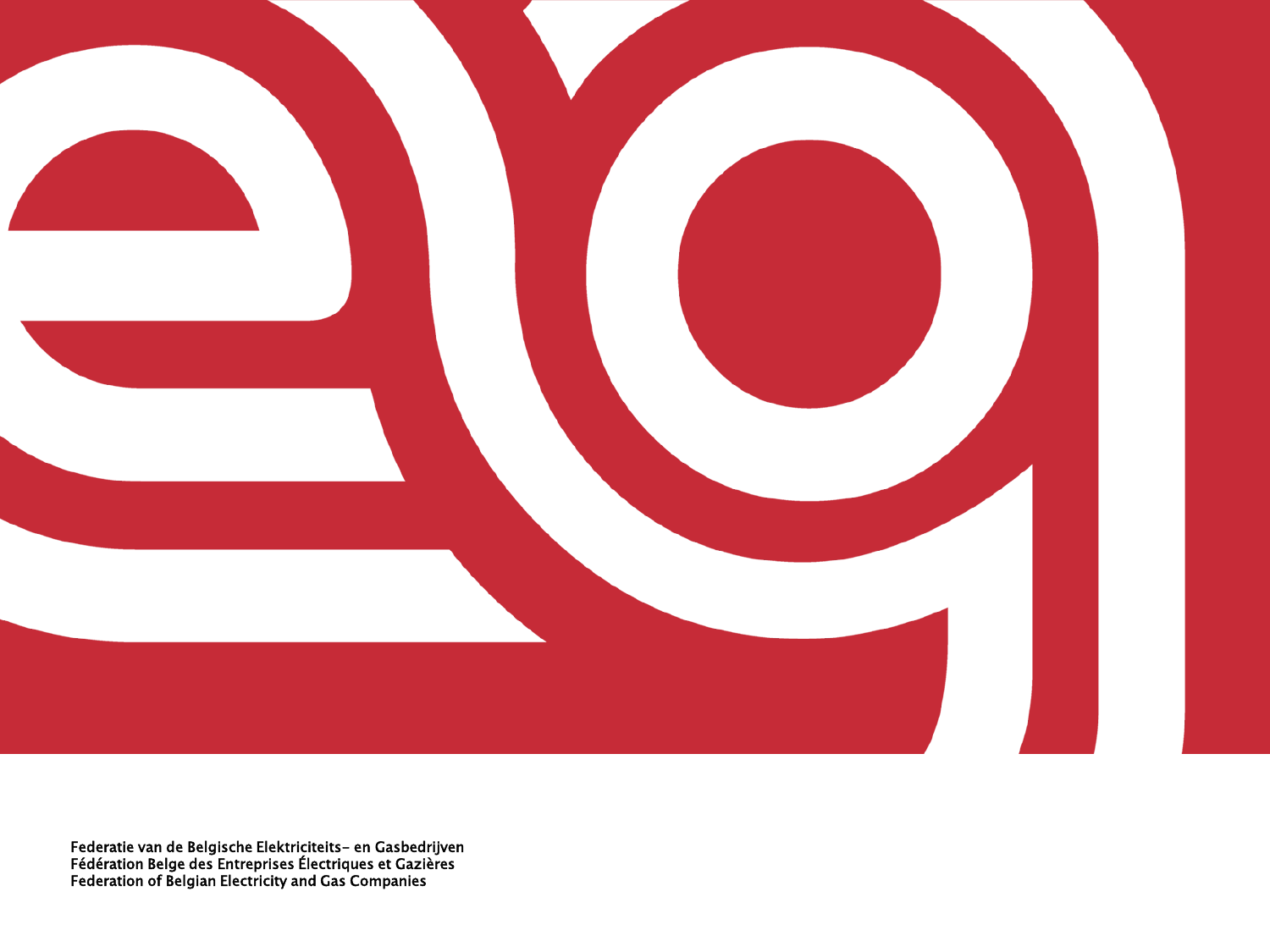FEBEG reactions

## Investment thresholds and eligibility criteria

05.07.2019

2 05.07.2019

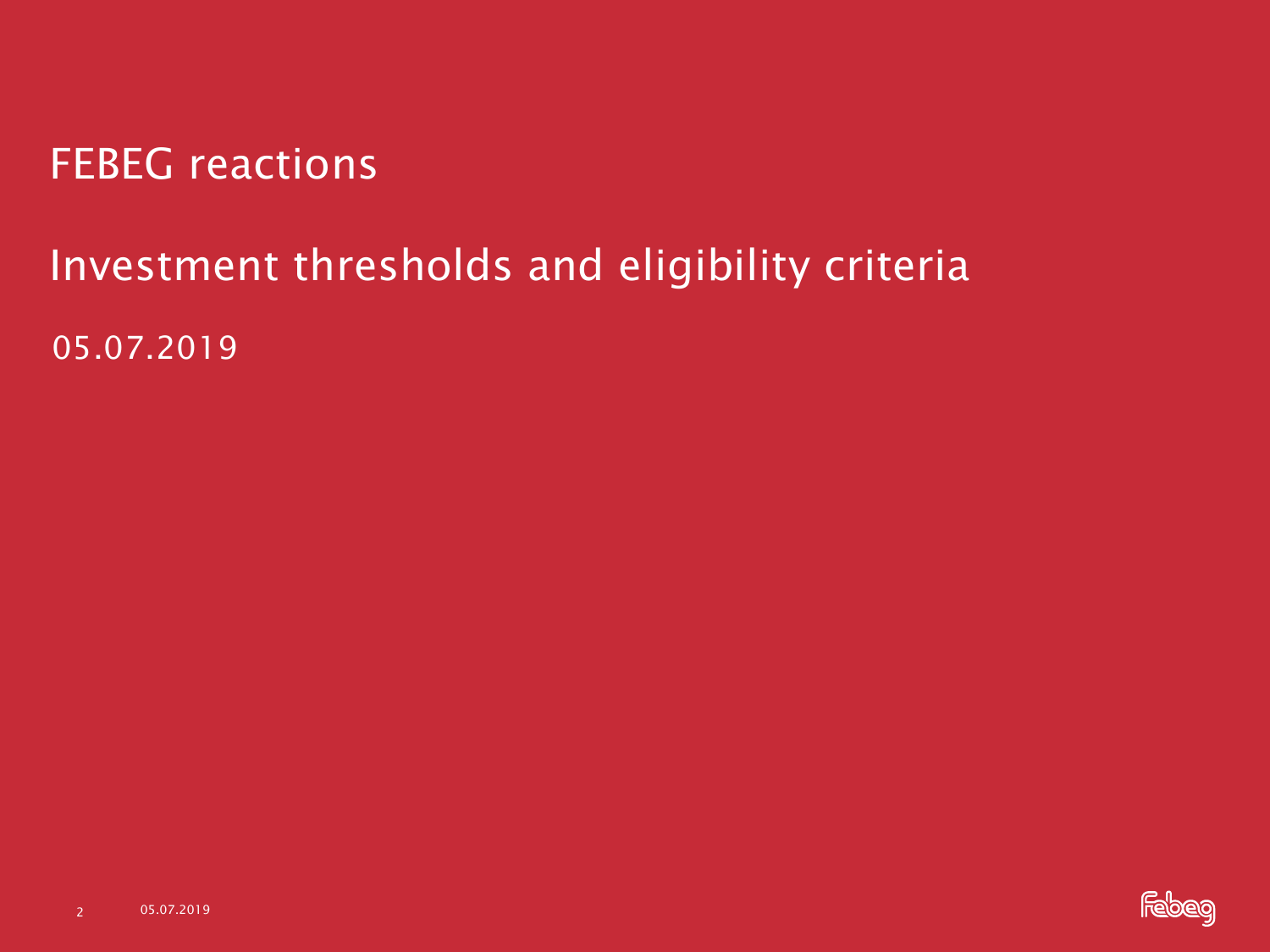#### Members



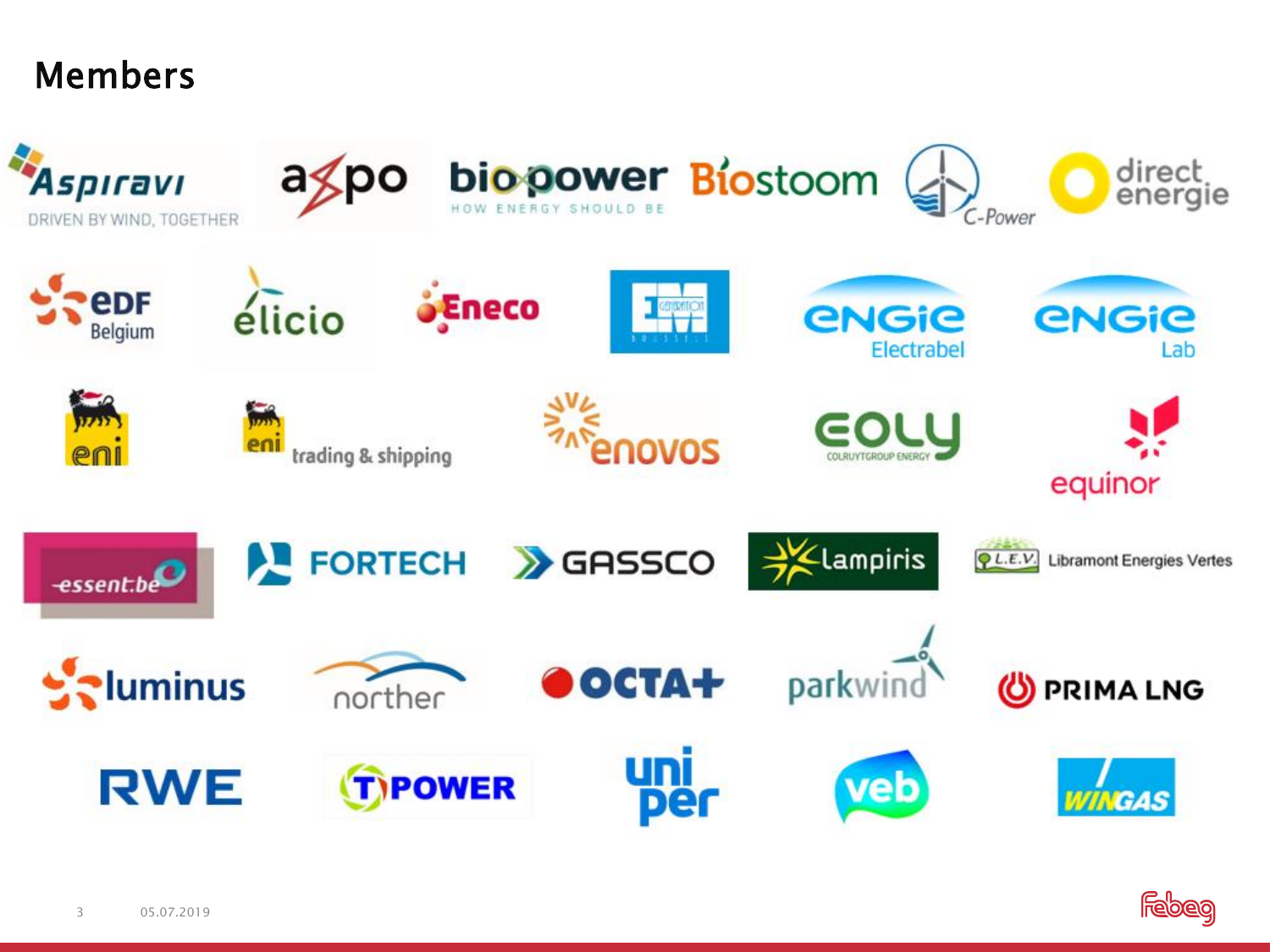Eligible CAPEX 1. Investment thresholds and eligibility criteria

- Contribution to security of supply: not only investments (CAPEX) for new or additional MW's … but also to keep (part of) MW's in the system that would otherwise – without the investments – be decommissioned  $($  = lifetime extension)
- Lifetime extension: not only technical end of lifetime  $(=$  # running hours) … but also economical end of lifetime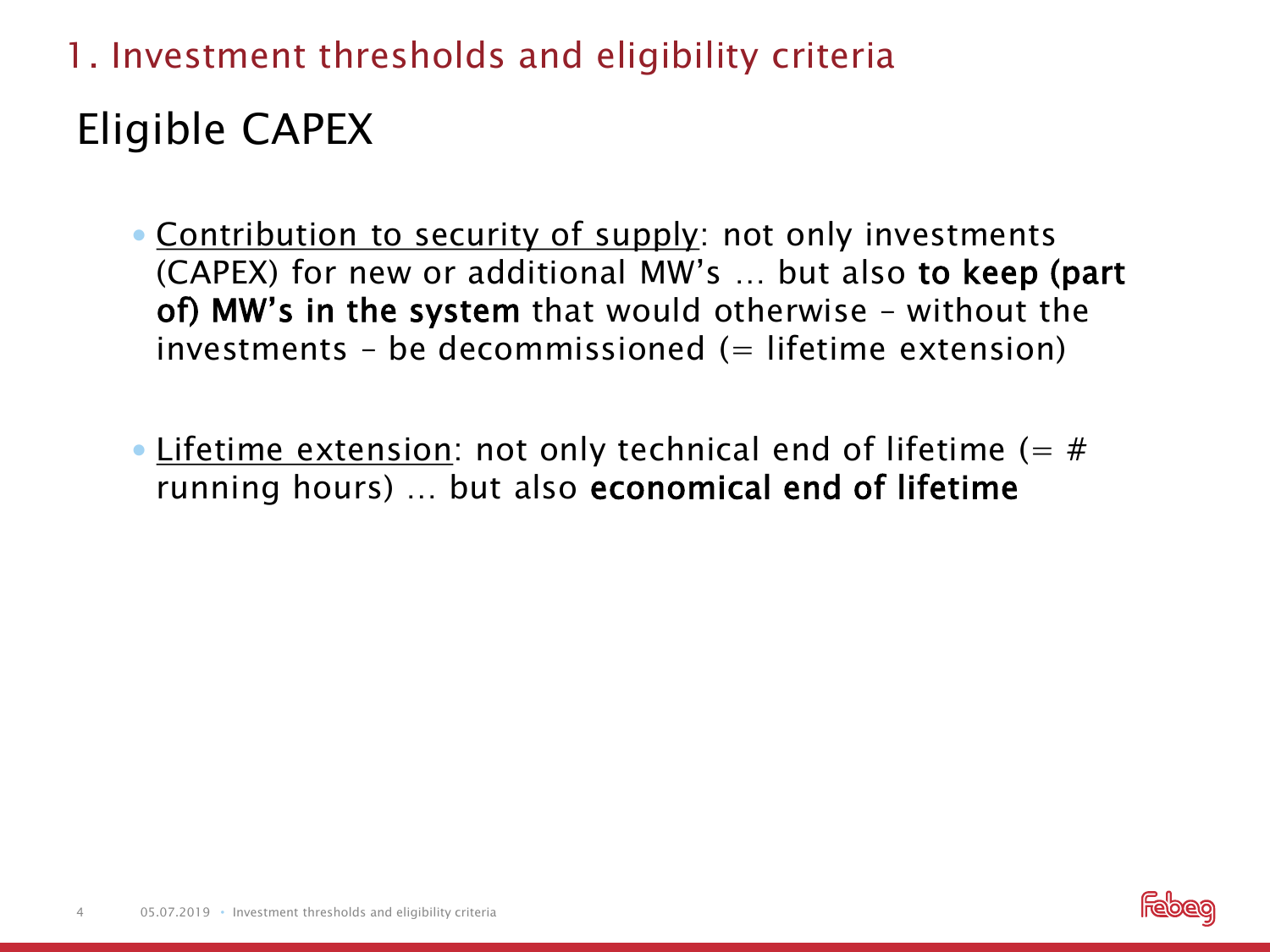## Importance of leveling all CAPEX



- 'The capacity remuneration mechanism is designed to keep the cost thereoff as low as possible' (article 7 undecies, §1 Electricity Law)
- Therefore, 'investment thresholds' should be set in such a way that there's an optimal and fair competition beween all investments taking into account all needed CAPEX and missing money
- Suboptimal investment thresholds or excluding CAPEX as eligible CAPEX will increase the cost of the CRM
- Belgium has 4 capacity categories (1, 3, 8 and 15 delivery periods) which allows better tuning than in other countries
- Initial draft law: contracts for 1 year (existing), 3 years (ideal for major overhaul), 8 years (refurbishment) and 15 years (new)

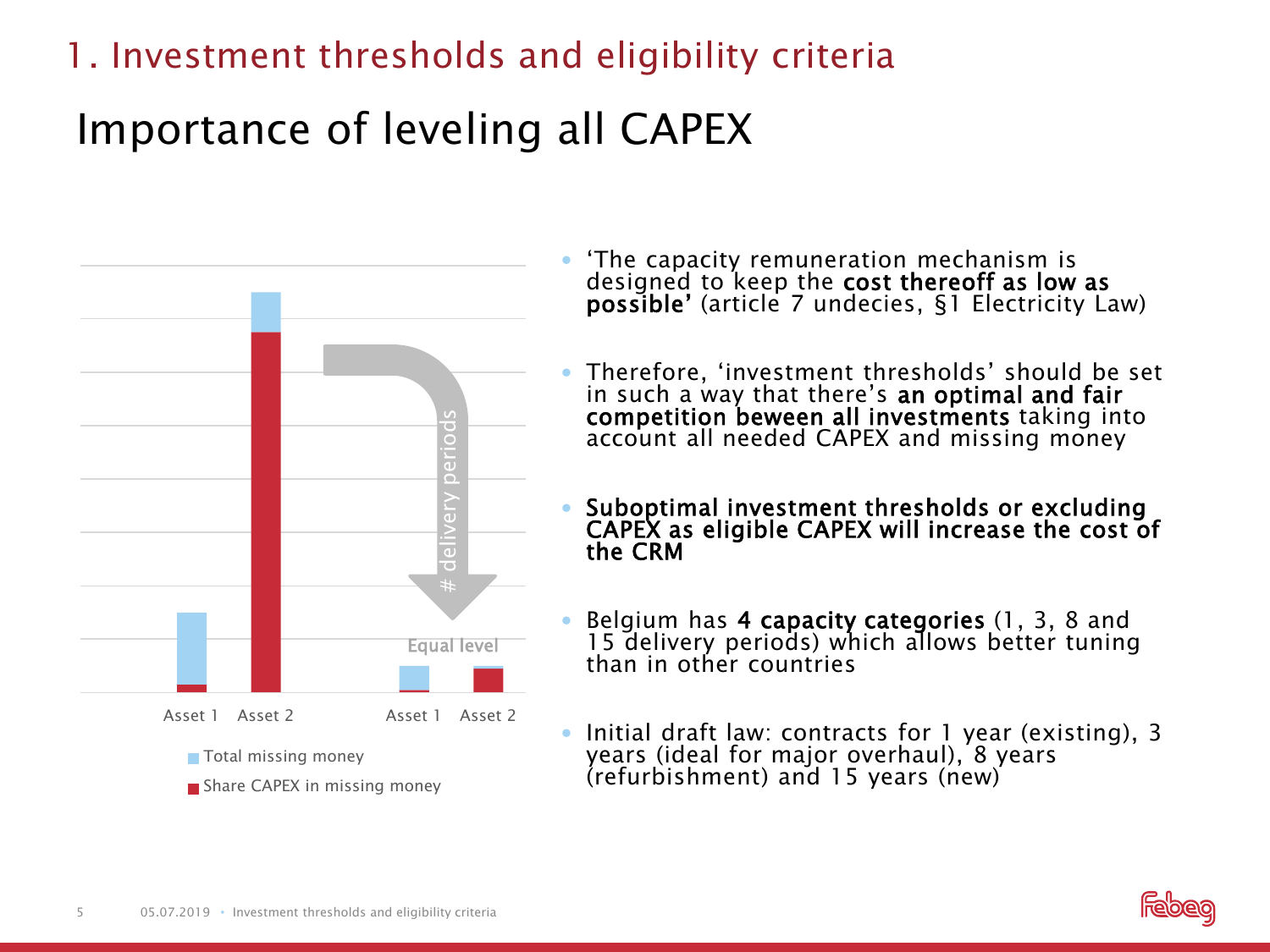# Illustration: lifetime of CCGT



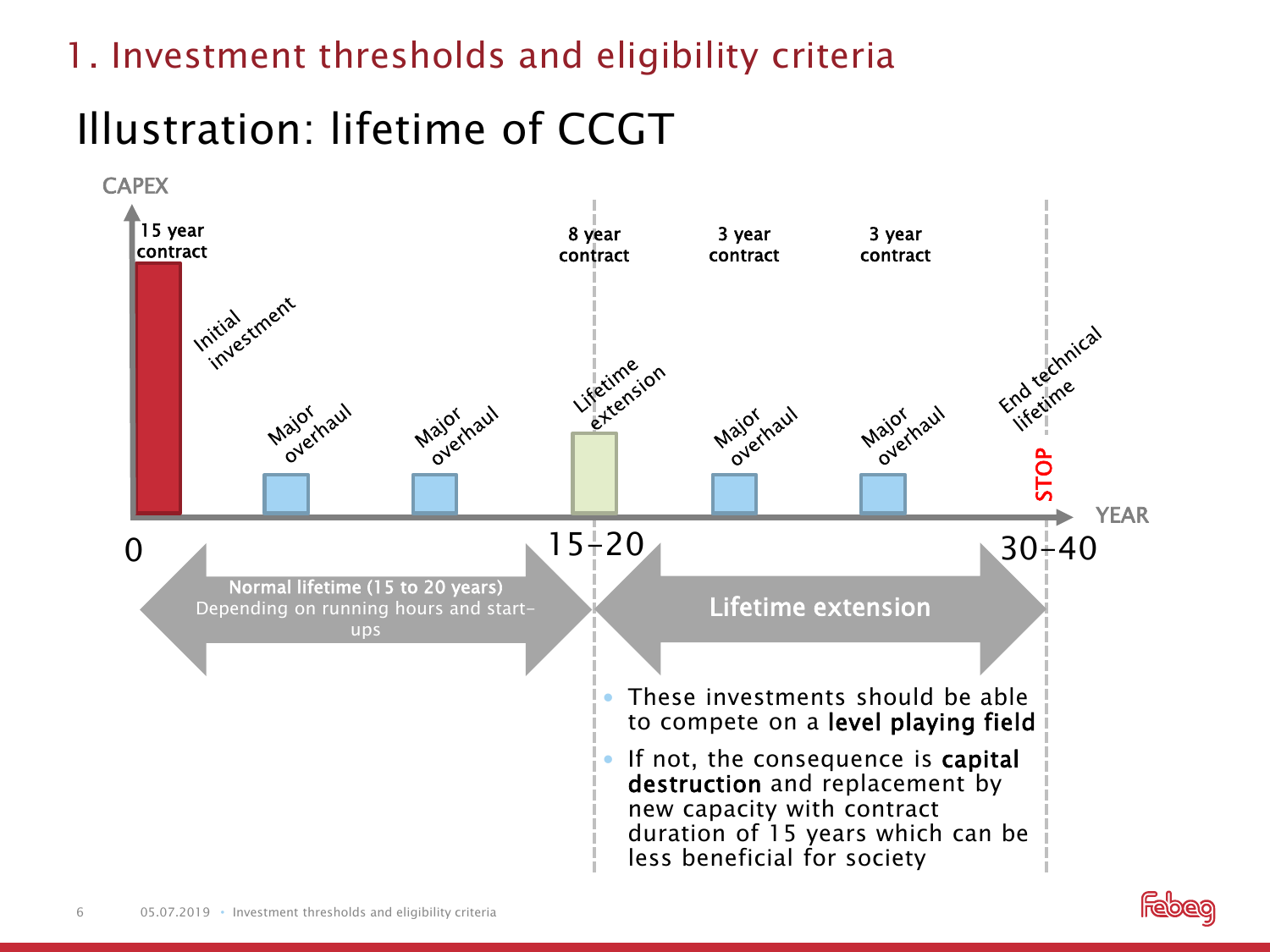#### CASE #1: CAPEX 'Major overhaul' (1)

| Scope     | - All major equipment is inspected deeply, where needed<br>parts/components are replaced<br>- It represents typically: gas turbine HGPI (Hot Gas Path Inspection $=$<br>replacement of combustion and turbine hardware), overhaul of generator<br>(e.g. rotor extraction), overhaul of steam turbine, inspection and works in<br>boiler |
|-----------|-----------------------------------------------------------------------------------------------------------------------------------------------------------------------------------------------------------------------------------------------------------------------------------------------------------------------------------------|
| Frequency | - Every 4-6 year / 24K EOH (Equivalent Operating Hours) / 900 starts<br>- Depends strongly on OEM and upgrade level of the GT                                                                                                                                                                                                           |

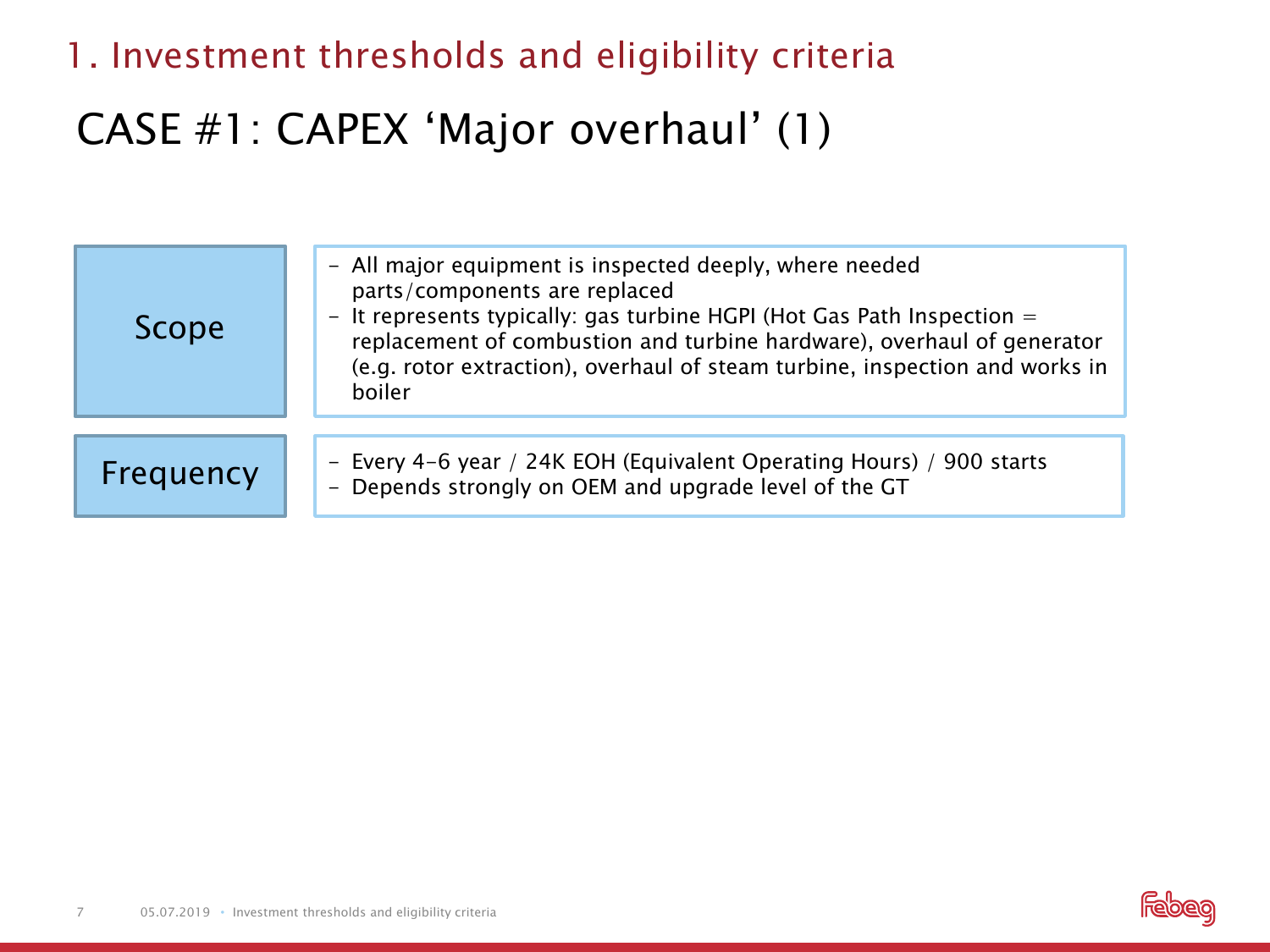#### CASE #1: CAPEX 'Major overhaul' (2)

- **Investment in major overhaul is economical decision** determining continuation of asset in safe and secure way (= economical lifetime extension)
- Spreading investments in major overhaul increases visibility on cost recovery and reduces risks
- Spreading investments in major overhaul avoids capacity price spikes if no capacity with higher missing money is needed - limiting the revenues for other capacities
- It's being considered to introduce a price cap for contracts of 1 delivery period: such price cap will have to be set too high to include CAPEX for major overhaul and will therefore be less effective
- Contract of 3 delivery periods contributes to security of supply as it guarantees availability of this capacity during this period

Considering CAPEX for major overhaul as eligible CAPEX contributes to ensuring security of supply at lowest cost

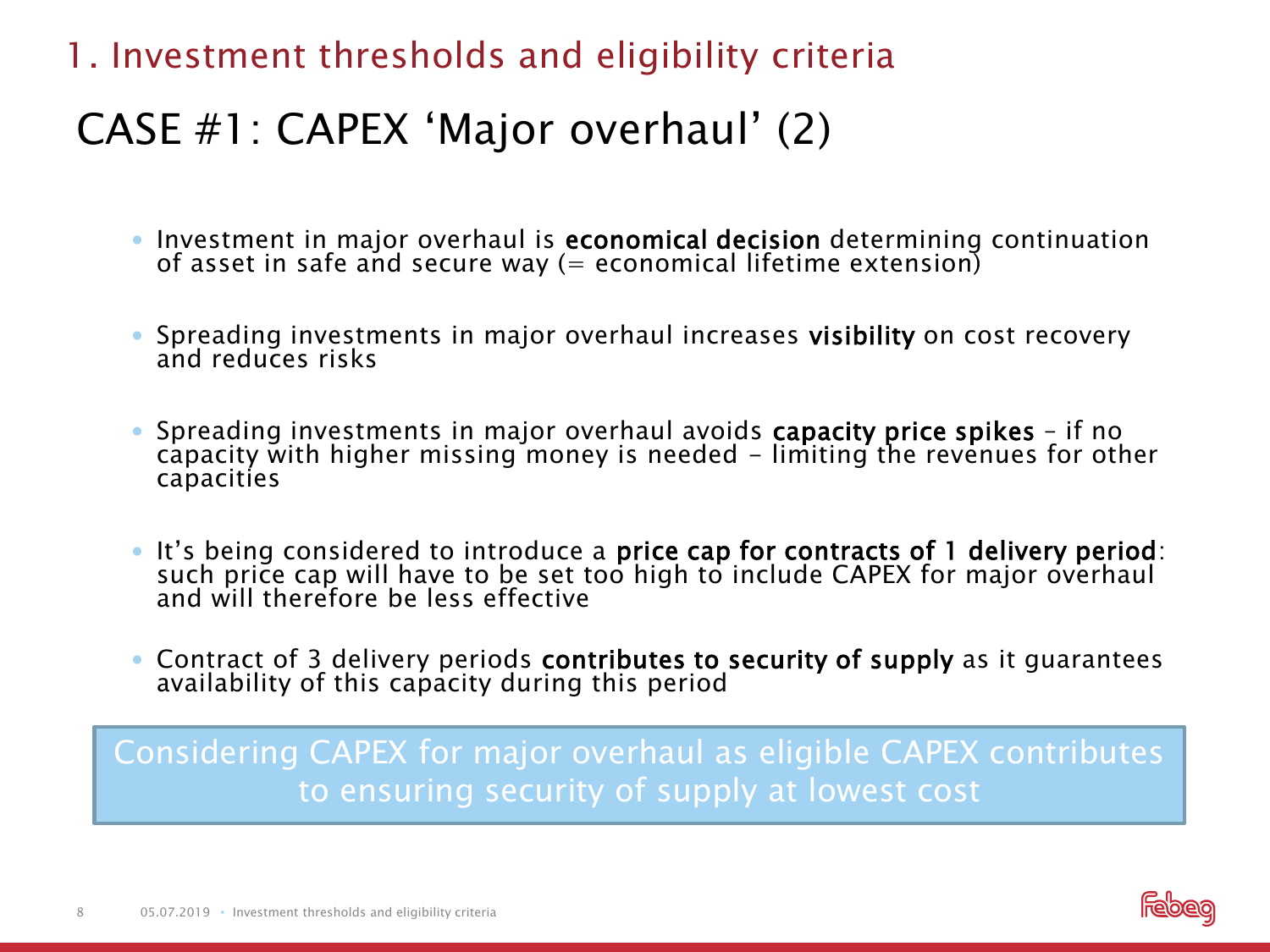### CASE #2: CAPEX 'Lifetime extension' (1)

| <b>Aging</b> | Scope                                                       | Major overhaul and a series of inspections and replacements to<br>extend the life of certain equipment and parts, e.g. complete<br>disassembly of gas turbine rotor for in depth non destructive<br>testing<br>Potential replacement of DCS, I&C, (if obsolete), replacement of<br>boiler parts, replacement (if any) of certain pumps or motors                                    |
|--------------|-------------------------------------------------------------|-------------------------------------------------------------------------------------------------------------------------------------------------------------------------------------------------------------------------------------------------------------------------------------------------------------------------------------------------------------------------------------|
|              | Frequen<br>$-Cy$                                            | Every 15-20 years/ 100k EOH (equivalent Operating Hours) /<br>3000-5000 starts                                                                                                                                                                                                                                                                                                      |
| Upgrades     | Scope                                                       | - Technological evolutions (improved flex, efficiency, emissions<br>and maintenance interval) might be needed to get back in the<br>merit order or to comply with permit (NOx)<br>- It represents typically: replacement of hardware of the turbine,<br>e.g.: compressor, blades and vanes, possibly replacement of<br>the complete gas turbine, the installation of by-pass stack, |
|              | Frequen<br>$-Cy$                                            | Mostly combined with lifetime extension                                                                                                                                                                                                                                                                                                                                             |
| 9            | 05.07.2019 • Investment thresholds and eligibility criteria |                                                                                                                                                                                                                                                                                                                                                                                     |

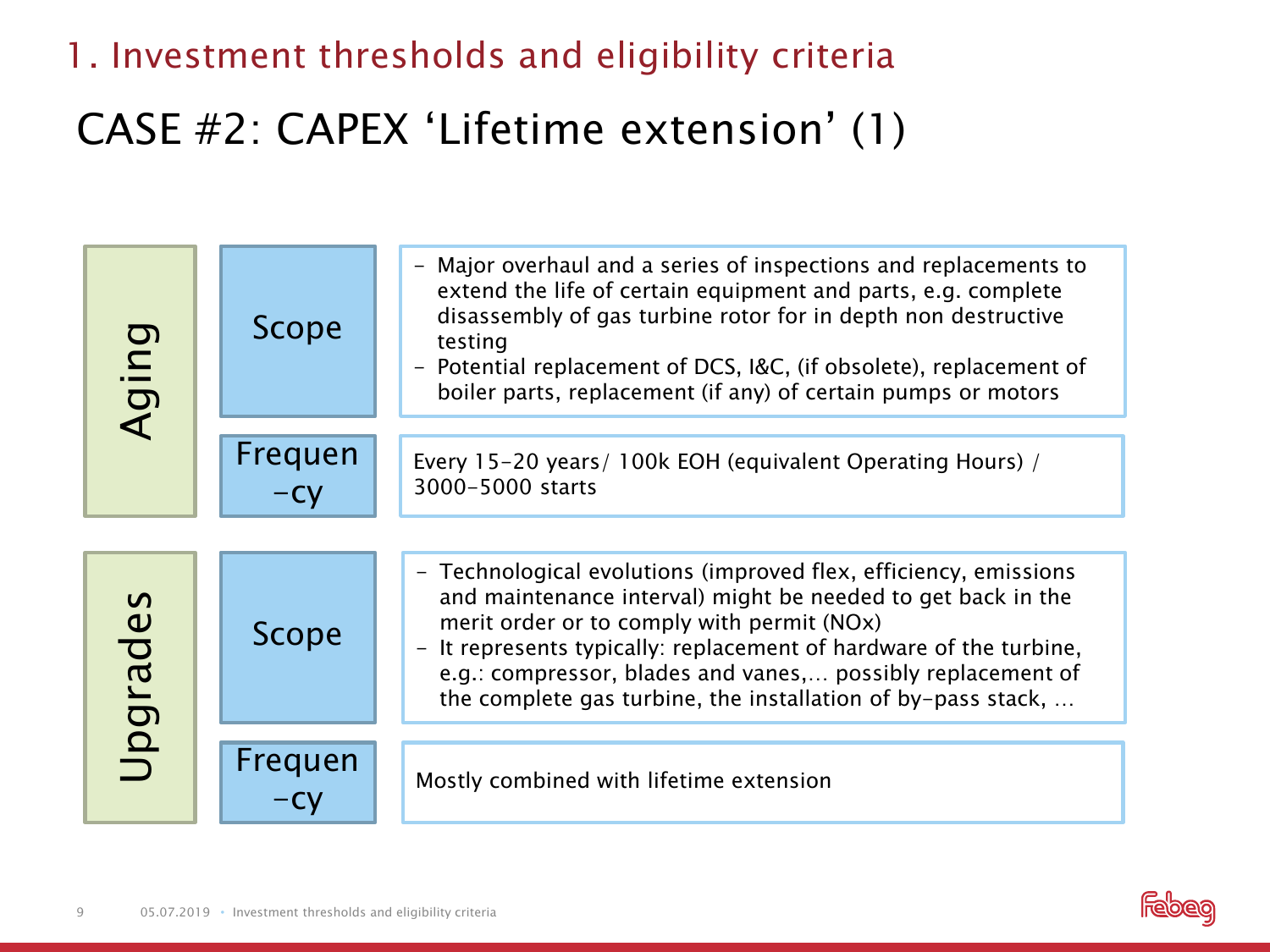#### CASE #2: CAPEX 'Lifetime extension' (2)

- Assets at end of economical lifetime will be decommissioned
- Investments are needed to maintain the capacity or part of the capacity in the system  $(=$  contribution to security of supply compared to 0 capacity in case of decommissioning)
- Investments for LTE can consist of **combination of investments**, e.g. major overhaul, new gas turbine, by-pass stack, …
- . These different investments can intrinsically lead to efficiency gains or flexibility increase, e.g. new burner, new – and more efficient – gas turbine, …
- Increased efficiency or flexibility should reduce 'missing money'

Investments in efficiency gains and flexibility increase linked to lifetime extension should not be excluded as they contribute to ensuring security of supply at lowest cost

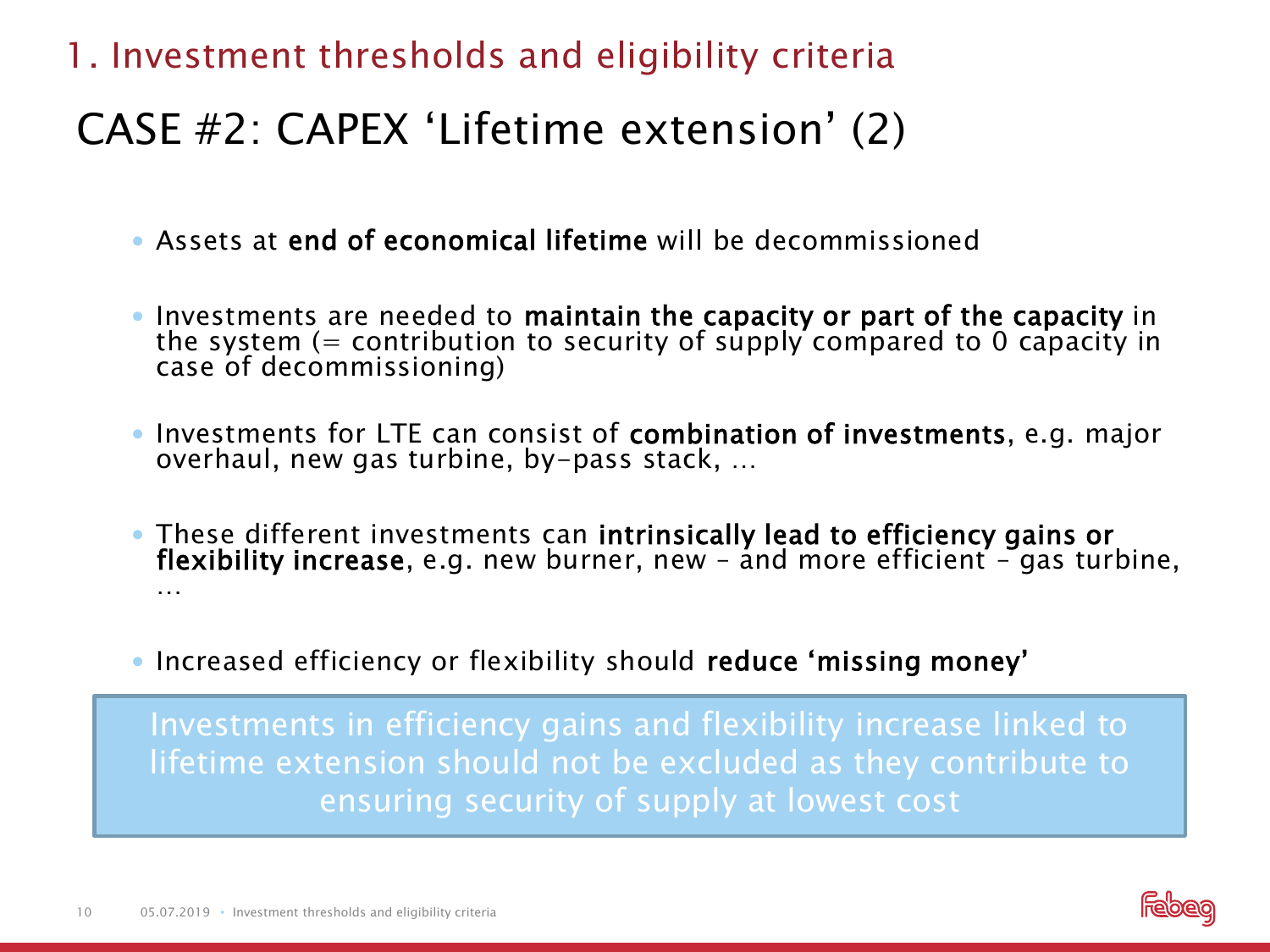#### Recommendations

• Investment thresholds:

 Threshold for contract for 3 delivery periods should be set in function of CAPEX for major overhaul

**Eligibility criteria:** 

- CAPEX for major overhaul should be eligible to meet the investment thresholds
- CAPEX for efficiency or flexibility increase shouldn't be excluded if link with lifetime extension